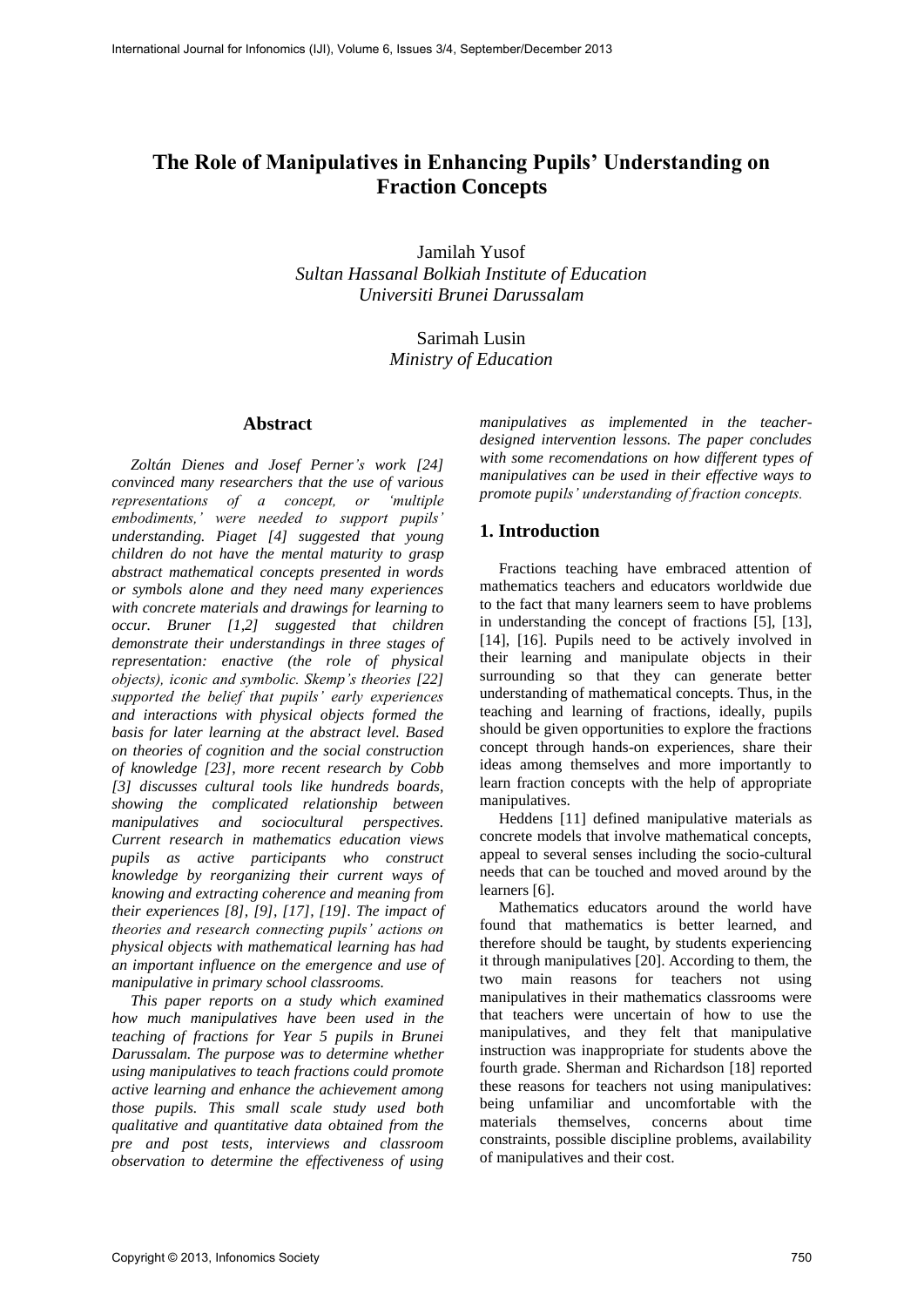Hatfield reported that using manipulatives approach to mathematics instructions requires the knowledge, skills, and experiences necessary to respond to students who are learning in this environment. This is clearly reasonable as supported by Hougas [12] who shared that studies on manipulatives use revealed that some of the main reasons why teachers do not use manipulatives is that the teachers do not feel that manipulatives benefit the teaching of mathematics and that the teachers need instruction on the effective use of manipulatives. This implies that teachers need to be well versed and confident in using the varieties of manipulatives in appropriate context and non-threathening not only to the students but the teachers as well.

As reported by a local researcher, Giok [7] that teachers lacked skills in using manipulatives effectively, and that they used manipulatives for demonstration and explanation purposes. She further reported that pupils were not given opportunities to manipulate concrete materials due to limited supply of materials. The findings from her study also revealed that the factors influencing teachers' choice of manipulatives materials in their teaching were time factor, class size, availability of resources and teacher's pedagogical skills.

Virtual manipulatives are also widely available through the web-page resources. Moyer, Bolyard, and Spikell [15] defined a virtual manipulative as an interactive, Web-based visual representation of a dynamic object that presents opportunities for constructing mathematical knowledge. The key is for students to be able to construct meaning on their own by using the mouse to control physical actions of objects by sliding, flipping, turning, and rotating them.

Virtual manipulatives have a range of characteristics, such as pictorial images only, combined pictorial and numeric images, simulations, and concept tutorials, which include pictorial and numeric images with directions and feedback. Currently, virtual manipulatives are modeled after concrete manipulatives such as base ten blocks, coins, pattern blocks, tangrams, spinners, rulers, fraction bars, algebra tiles, geoboards, and geometric plane and solid figures, and are usually in the form of Java or Flash applets.

Lett [14] reported that active hands-on participation with mathematical experiences promotes understanding of concepts that will benefit students throughout their lives. Therefore, providing opportunities for pupils to explore and investigate mathematical ideas with concrete materials is a crucial aspect of learning mathematics. However, this was what appeared to be lacking in the classroom observations data for this study. Teachers did not give opportunities for pupils to explore the use of fractions manipulatives before they do group task.

Therefore, in this study, manipulatives are defined as objects designed to represent explicitly and concretely mathematical ideas that are abstract. They have both visual and tactile appeal and can be manipulated by learners through hands-on experiences [15].

Since this study had a focus on fraction work, the researchers specifically used the virtual specifically used the virtual manipulatives that utilized the pictorial image manipulation. This virtual manipulatives portrayed the area model of fraction manipulatives that simulated the addition of fraction with related denominators. The reason for choosing this virtual manipulatives was that it saved time in changing the fraction partitions for different equivalent fractions in order to illustrate and demonstrate the addition of related fractions. Furthermore, pupils can have more chances of creating a number of equivalent fractions for particular fractions in much shorter time compared to the paper cutting and paper folding trial and errors.

# **2. Methodology**

In this study, the performance of 44 Year 5 pupils from a government primary school in doing fractions work with the help of selected manipulatives was examined. The purpose of this study was to determine whether using different types of manipulatives to teach fractions could promote better and active learning and to further enhance the attainment of Year 5 pupils in doing fraction works.

The study was guided by the following Research Questions:

Research Question 1: What are the current teaching strategies used by Year 5 mathematics teachers in teaching fractions?

Research Question 2: Do pupils show higher attainment in doing fraction work after receiving treatment from the intervention lessons used by the researcher?

A Paper and pencil pre-test was administered to two classrooms identified earlier, as being taught using manipulatives only during the demonstrations and explanations of fraction concepts, but those pupils were not allowed to practise the use of manipulatives in solving fractions work during group task activities. The pre-test was intended to investigate the pupils' performance in fraction works after they were being taught by their actual teacher during the classroom observations.

The researchers developed intervention lessons based on the classroom observations and the pre-test, with the aim to examine whether the intervention strategies that wereused by the researchers could outdo the teaching strategies used by the teachers involved in this study, in terms of pupils' active learning and pupils' attainment, which was measured using written post-test.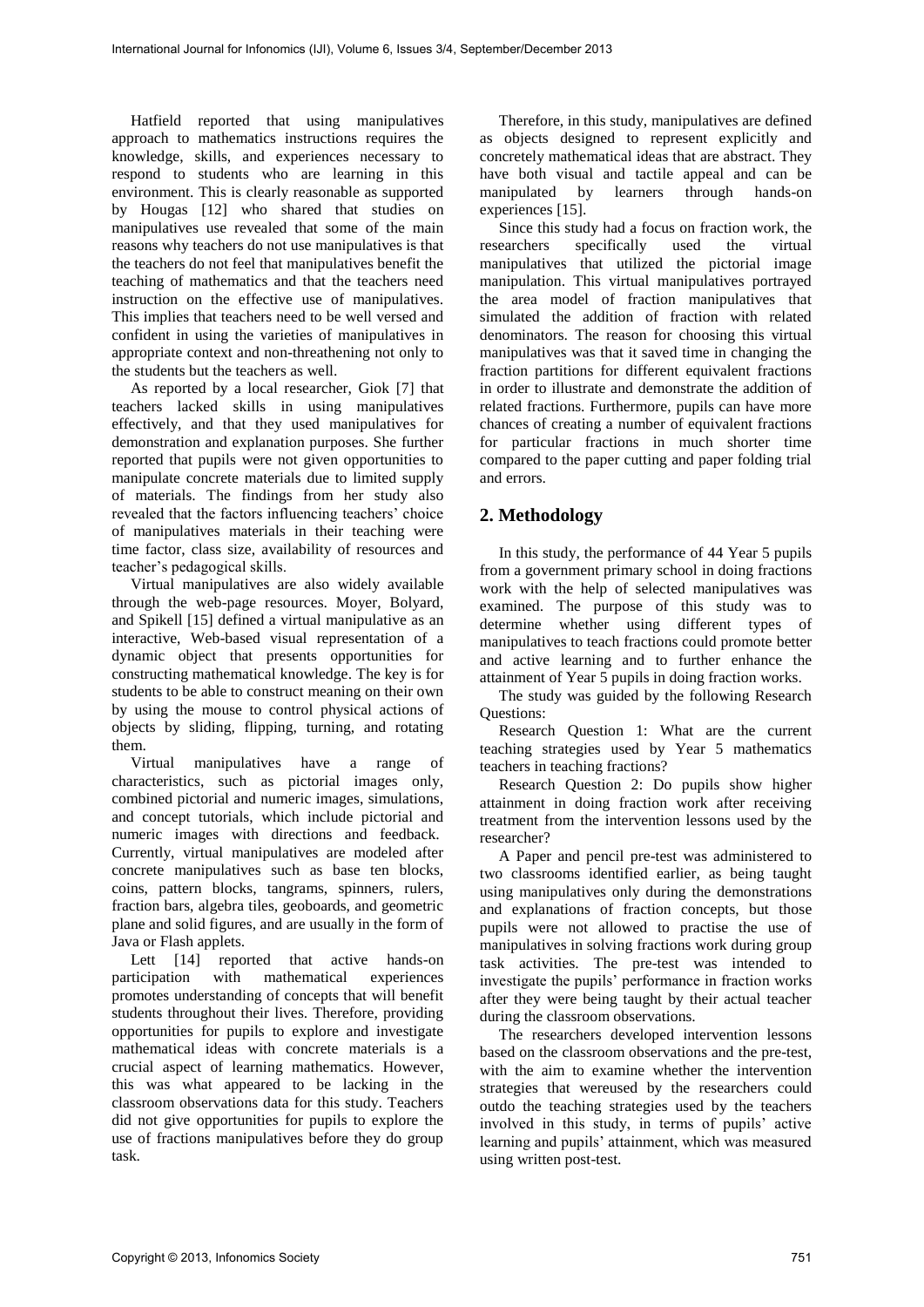The researchers used the results from the pre- and post-tests to determine whether the intervention lessons could have provided some impact on the pupils' performance in doing fraction works.

To support the qualitative data,the researchers observed seven fraction lessons from four government primary schools with the help of observation checklists. Lesson observations were video-recorded with teachers' permission. Based on the observations, two classrooms were selected for the intervention lessons. The two classrooms selected were those classes being observed as having fraction lessons where the use of manipulatives were partially absent or not evident in a cooperative learning settings, i.e., the teachers only used manipulatives for explanation and demonstration, but not during group tasks activities.

All the pupils involved in the intervention lessons were given pre-test before being introduced to the intervention lessons that the researchersdesigned. After the intervention lessons had been carried out, a post-test was given to the same cohort of pupils who did the pre-test.

In addition, validated teachers' questionnaires were distributed to all upper primary mathematics teachers from the Brunei 1 zone. The total number of upper primary mathematics teachers involved in the study was 56. To strengthen this study, the researchers interviewed six of the teachers who were involved in answering the teacher questionnaires. The selection of teachers was based on their willingness to be involved in the interview.

### **3. Results and Discussion**

The researchersused SPSS Version 16 to analyze the data in order to answer the following three research questions:

Research Question 1: What are the current teaching strategies used by Year 5 mathematics teachers in teaching fractions?

In answering this Research Question 1, data from both the classroom observations and interview show that upper primary mathematics teachers practised pupil-centred approach to build on pupils' ideas on the teaching of fractions. Opportunities were given for pupils to use discovery or exploration learning to construct their own knowledge on fractions concepts. They were always practising the use of cooperative learning where pupils were actively engaged during group work and pupils showed positive interactions among themselves as well as with their teachers. The majority of the teachers preferred to use mixed ability groupings and pair work in order to provide cooperative learning environment in the teaching and learning of fractions.

Though most of the teachers were using fractions manipulatives, not all of them allowed pupils to practise the use of manipulatives in solving the group

tasks cooperatively among themselves. There were still a small percentage of teachers who limited the use of fraction manipulatives for teachers' demonstration and explanation purposes only. This was more evident in the two identified classes that were given the intervention lessons.

The most commonly used fraction manipulatives were fractions shapes and fractions strips. The majority of teachers provided opportunities for pupils to familiarize themselves using the manipulatives before proceeding to group work, but only through teachers' demonstrations. Many teachers did not give opportunities for their pupils to explore the use of fraction manipulatives before they do group tasks. Teachers occasionally showed tendencies to dominate instruction and facilitate whole group interactions.

Nevertheless, teachers also consistently provided guidance for groups that encountered problems in solving the group tasks and provided feedback from pupils' questions by stimulating their thinking. It was observable that all fraction manipulatives used were able to develop pupils' motivations and interests in solving group tasks and created understanding on the concepts related to fractions.

In summary, most teachers observed were teaching fractions in active and interactive approaches though the intensity level of the approaches needsto be increased. It is important for teachers to provide opportunities for pupils to practise hands-on manipulation of objects in order to grasp the concepts of fractions easily. This is what was lacking during the lesson observation of the two classes that were given intervention lessons. The learning would be much meaningful and could create better understanding if pupils were given opportunities to use manipulatives in solving their group tasks.

Research Question 2: Do pupils show higher attainment in doing fraction work after receiving treatment from the intervention lessons used by the researcher?

Data collected from the pre and post-testswere used to answer Research Question 2 in terms of means score differences for the pupils' performance between the pre- and post-tests by computing the Ttests.

A paired-sample-*t*-test was conducted on the preand post-tests for the overall performance of the pupils. The *t*-test for the overall performance of the pupils in four operations of Fractions was used to determine the effect of the intervention lessons towards the pupils' attainment in fraction work. Data was further analyzed to indicate any significant difference in terms of pupils' achievement scores in the post-test as compared to the pre-test.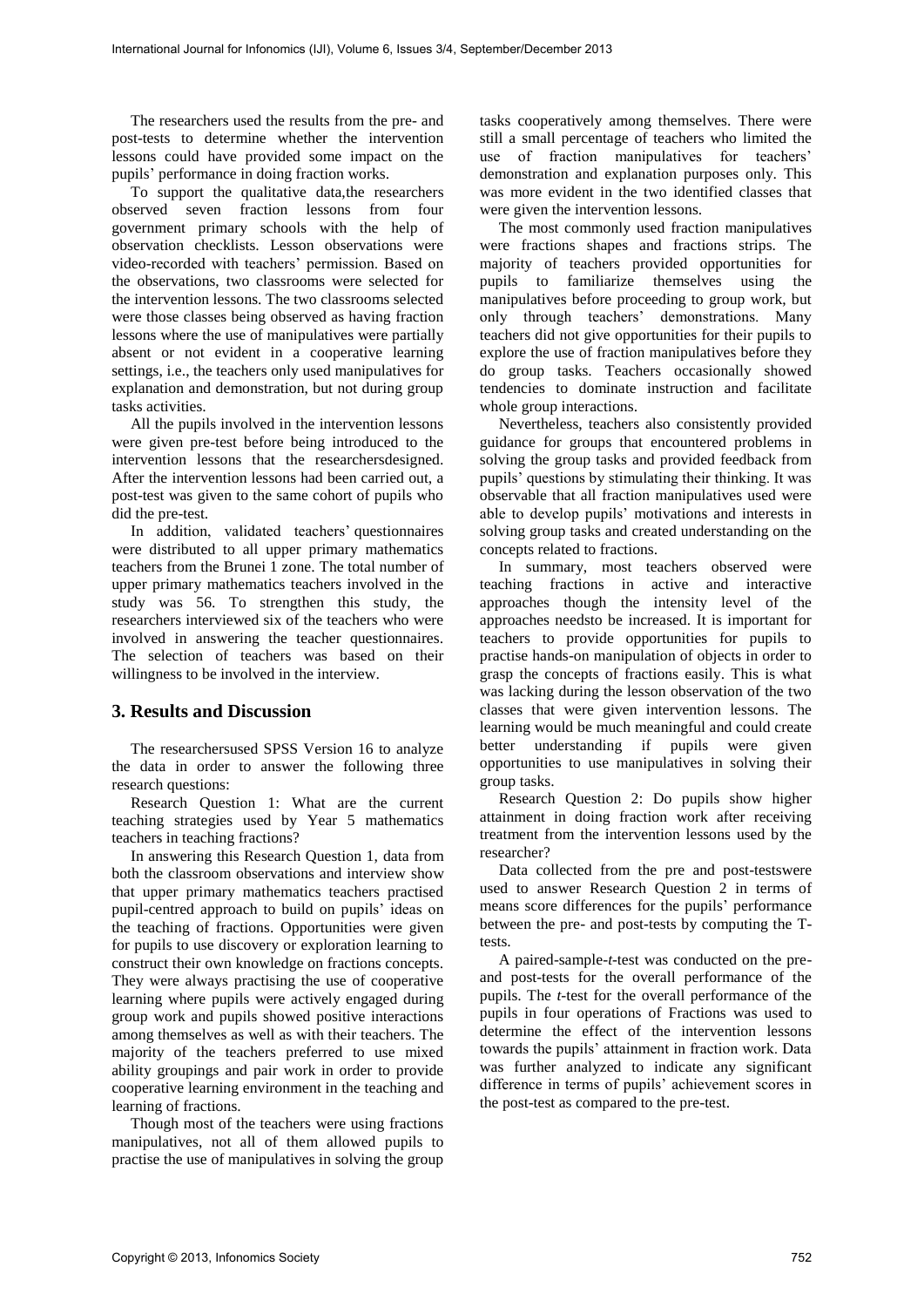| Concept                                                      | Pre-<br>test<br>Mea<br>$\mathbf n$<br>Scor<br>e<br>(M <sub>I</sub> ) | Post<br>-test<br>Mea<br>n<br>Scor<br>e<br>$(M_2)$ | Pre-test<br>Standar<br>d<br>Deviatio<br>n(SD) | Post-test<br>Standar<br>đ<br>Deviatio<br>$n(SD_2)$ | $t-$<br>valu<br>e | df                                        | Significan<br>$(2 -$<br>ce<br>tailed)<br>(p) | Effec<br>t<br>Size<br>(d) |
|--------------------------------------------------------------|----------------------------------------------------------------------|---------------------------------------------------|-----------------------------------------------|----------------------------------------------------|-------------------|-------------------------------------------|----------------------------------------------|---------------------------|
| Addition of<br>Related<br>Fractions                          | 5.18                                                                 | 7.89                                              | 3.66                                          | 3.21                                               | 4.94              | $\frac{4}{3}$                             | $.000*$                                      | 0.8                       |
| Subtraction<br>Related<br>of<br>Fractions                    | 3.77                                                                 | 6.09                                              | 3.37                                          | 3.64                                               | 5.16              | $\frac{4}{3}$                             | $.000*$                                      | 0.7                       |
| Multiplicati<br>of<br>on<br>Fraction<br>with Whole<br>Number | 6.34                                                                 | 9.32                                              | 3.24                                          | 2.17                                               | 5.91              | $\frac{4}{3}$                             | $.000*$                                      | 1.1                       |
| Division of<br>Fractions<br>with Whole<br>Number             | 6.39                                                                 | 7.66                                              | 2.53                                          | 1.74                                               | 3.55              | $\overline{4}$<br>$\overline{\mathbf{3}}$ | $.001*$                                      | 0.6                       |
| $+0.1$                                                       |                                                                      |                                                   |                                               |                                                    |                   |                                           |                                              |                           |

Table 1. Paired sample t-test result and effect size for pre-test and post-test on pupils' (N=44)

\*Significant at p<.05

Table 1 shows the pupils' performance in the four sub-topics of fractions. The result shows that there were significant increase in the mean scores from pre-test to post-test, for all the four sub-topics of fractions. The increase in the performance was all significant at  $p < .05$  for the four sub-topics of fractions. The values of the effect size for all the four sub-topics of fractions were in the category ranging from medium to large effect size values (medium effect size values for *d*=6 and *d=*0.7; and large effect size values for *d=*0.8 and *d=*1.1). This suggests that the intervention lessons did contribute a significant improvement on the pupils' attainment in all the subtopics of fractions being tested in the post-test.

Therefore in answering this Research Question 2, the intervention lessons have shown significant positive effects on the performance of pupils in all the four subtopics of fractions being investigated; Addition of Related Fractions, Subtraction of Related Fractions, Multiplication of Fractions with Whole Numbers and Division of Fractions with Whole Numbers.

Among all these four sub-topics of fractions, the most highly significant improvement in the pupils' attainment in the post-test (after intervention lessons) is shown in the sub-topics of Multiplication of Fractions with Whole Numbers as compared to the pre-test (before intervention lessons), with an increase in mean score from 6.34 in the pre-test to 9.32 in the post test and a large effect size (*d=*1.1).

The overall analysis of pupils' pre- and post-tests indicates that the intervention lessons had successfully improved the pupil's overall attainment in fraction works. There was a strong indication that the intervention lessons had been effective in helping pupils to attain a better understanding on the four operations of fractions. However, there was no statistically significant difference between boys' and girls' attainment in fraction works, where the increase in mean score  $(M_1=22.38$  to  $M_2=30.72$  for boys and  $M_1$ =20.33 to  $M_2$ =31.40 for girls) from pre-

test to post test, with p>.05 for both the pre- and post-tests. This shows that both boys and girls did equally well in the pre and post-tests.

## **4. Conclusion**

The outcome of the study suggests that upper primary school mathematics teachers practised pupilcentered teaching approach where they built on pupils' ideas and allowed pupils to use discovery learning or exploration learning to construct their own knowledge of fractions concepts. They were always practising the use of cooperative learning strategies where pupils were actively engaged during group work and pair works and pupils often showed positive interactions among themselves and with their teachers. From the classroom observation data, most teachers were using manipulatives when they were teaching fractions. However, it was indicated that some teachers still limited the use of fraction manipulatives for teachers' demonstration and explanation purposes only.

Supporting data from the teachers' interview indicated that there was a strong indication that the majority of teachers found the teaching of fractions to be rather difficult. Nevertheless, it was encouraging that they also admitted that they need more professional development focusing on the teaching and learning of fractions.

Although many teachers were enthusiastic to use manipulatives to teach fractions, especially in a cooperative learning environment, due to several constraints, they were reluctant to allow their pupils to practise the use of fraction manipulatives during cooperative group tasks. The main constraints to the use of fractions manipulatives in cooperative learning setting, as reported by teachers, were timeconsuming and resources-availability. With more exposure on the benefits of using manipulatives in the teaching and learning of fractions through teachers' professional development, this skeptical view can hopefully be remedied.

Fraction manipulatives were readily available at most primary schools, but were only limited for the use of teachers' demonstration and explanation and not sufficient for the use of solving cooperative tasks. Teachers reported that they needed to make their own fractions manipulatives or even buy them in order to give opportunities for pupils to use fractions manipulatives for solving cooperative tasks. Therefore, there were observable evidences of minimal effective usage of fraction manipulatives being incorporated in cooperative learning environment.

Despites those constraints associated with the use of manipulatives to teach fractions in cooperative setting, there was a strong indication that teachers had positive beliefs towards the use of manipulatives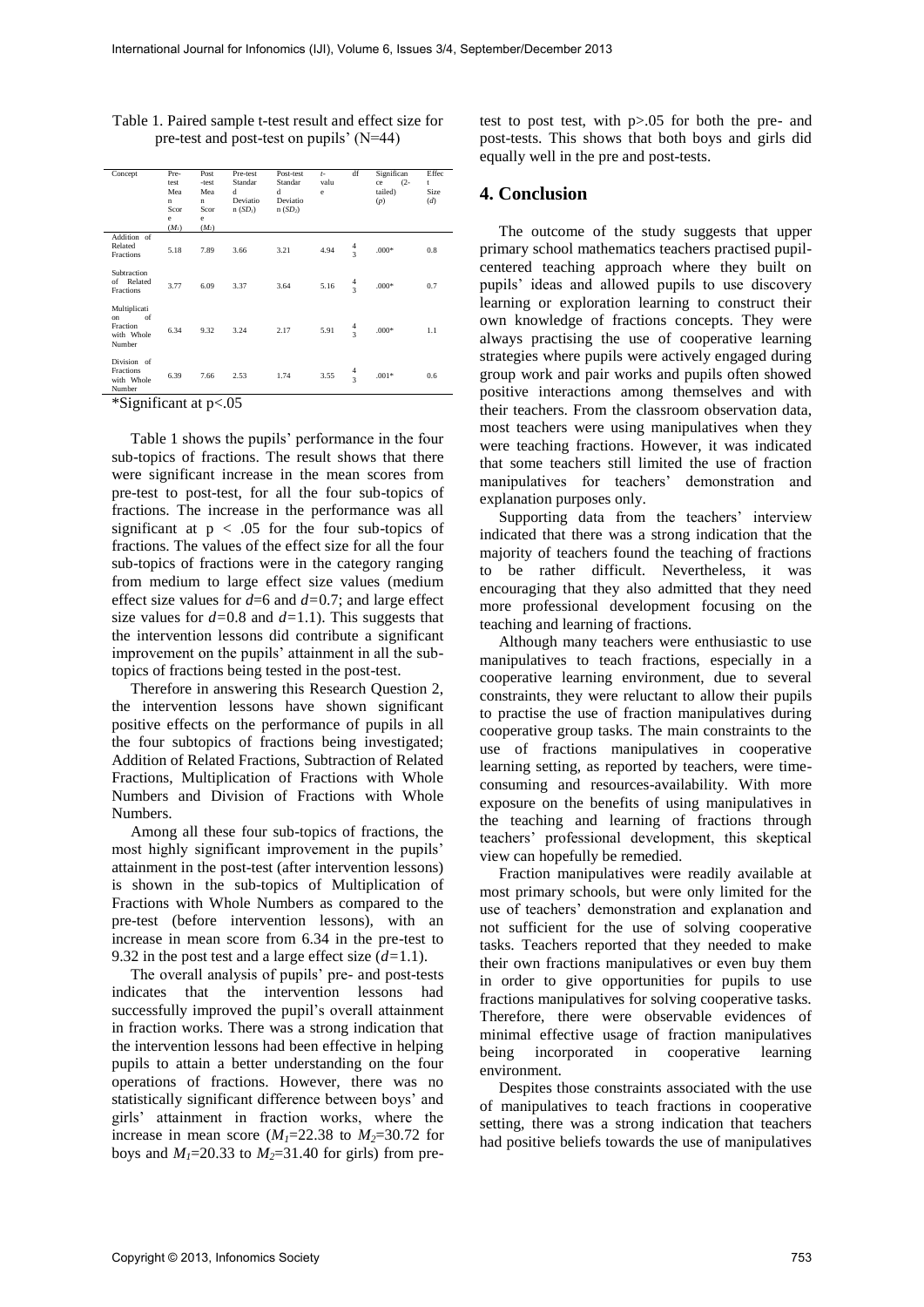in teaching fractions through cooperative learning setting.

Among the common views reported by teachers were that fractions manipulatives were able to provide opportunities for exploration learning through hands-on experiences, which helped pupils in the recognition and pictorial representations of fractional parts. Teachers further reported that cooperative learning could create enjoyment and help pupils develop better understanding on the concept of fractions. They believed that this learning strategy could create opportunities for pupils to share ideas and help each other's learning as well as developing mutual understanding. There was also strong indication that teachers perceived the use of manipulatives to teach fractions in cooperative learning is in line with the SPN21 curriculum framework because this strategy is pupil-centred, provide exploration of ideas and give opportunities for pupils to manipulate objects from their surroundings.

All the above criteria are also outlined in the SPN21 [21] book where it is stated "The teaching and learning process will be student-centred with students being actively engaged in learning both individually and in groups." Therefore, this confirms that the use of manipulatives to teach fractions in cooperative learning environment is indeed in line with SPN21 curriculum framework.

From the pre- and post-tests findings, there were significant positive effects on the performance of pupils in all the four subtopics of fractions being investigated in this study. The intervention lessons, which utilised the use of manipulatives to teach fractions in cooperative learning environment, were statistically producing highly significant improvement on the pupils' overall attainment in fraction works. There was highly significant improvement in the overall performance of pupils in post-test (after intervention lessons) as compared to the pre-test (before intervention lessons). This strongly suggests that pupils showed higher attainment in doing fraction works after receiving treatment from intervention lessons. There is a strong indication that the use of manipulatives to teach fractions in cooperative learning environment, as utilised in the intervention lessons, had been effective in helping pupils to attain a better understanding on the four operations of fractions.

The findings from this study concurred with Lett [14] who reported that active hands-on participation with mathematical experiences promotes understanding of concepts that will benefit students throughout their lives. Therefore, providing opportunities for pupils to explore and investigate mathematical ideas with concrete materials is one of the crucial aspects of learning mathematics. This was what, however, appeared to be lacking in the classroom observations data for this study. Teachers observed, did not give ample opportunities for pupils to explore the use of fractions manipulatives before they did group tasks.

In addition, this study was also in agreement with another researcher, Giok [7], who reported that some teachers lacked skills in using manipulatives effectively, and that they used manipulatives for demonstration and explanation purposes only. Further longitudinal researchwith a bigger sample is needed in order to investigate the long-term effect of manipulativesin the teaching and learning of fractions by following the same cohort of pupils over a year period.

## **References**

[1]Bruner, J. (1960) The process of educationVintage, New York.

[2] Bruner, J. (1986) *Actual Minds, Possible Worlds*, Cambridge, MA: Harvard University Press.

[3] Cobb, P. (1995). Mathematical learning and smallgroup interaction: Four case studies. In P. Cobb & H. Bauersfeld (Eds.), *The emergence of mathematical meaning: Interaction in classroom cultures* (pp. 25-129). Mahwah, NJ: Lawrence Erlbaum Associates.

[4] Piaget J (1952). The origins of intelligence in children. New York: International Universities press.

[5] Cramer, K & Harry, A. (2002). *Using manipulatives models to build number sense for addition of fractions.* National Council of Teachers of Mathematics 2002 Yearbook: Making Sense of Fractions, Ratios and Proportions (pp. 41-48). Reston, VA: National Council of Teacher of Mathematics.

[6] Durmus, S., &Karakirik E. (2006). Virtual manipulatives in mathematics education: A theoretical framework.*The Turkish Online journal of Education Technology, 5(10), article 12.*Retrieved on 24.03.2010.from the http://www.tojet.net/articles/5112.html.

[7] Giok, L.L. (2008). *The use of manipulatives in teaching primary mathematics.* Unpublished M.Ed. project thesis.Universiti Brunei Darussalam.

[8] Glasersfeld, E. von (1990). "Environment and Education." In L.P. Steffe& T. Wood (eds.), *Transforming Children's Mathematics Education: International Perspectives*, (pp. 200-215). Hillsdale, NJ: Lawrence Erlbaum.

[9] Glover J, Ronning R, Bruning R (1990). *Cognitive psychology for teachers.* New York: Macmilan

[10] Groff, P. (1996). The future of fractions.*International Journal of Mathematics Education in Science and Technology, 25, 549 -561* 

[11] Heddens, J.W. (2005).*Improving mathematics teaching by using manipulatives.*In Durmus& E. Karakirik (2006). Virtual manipulatives in mathematics education: A